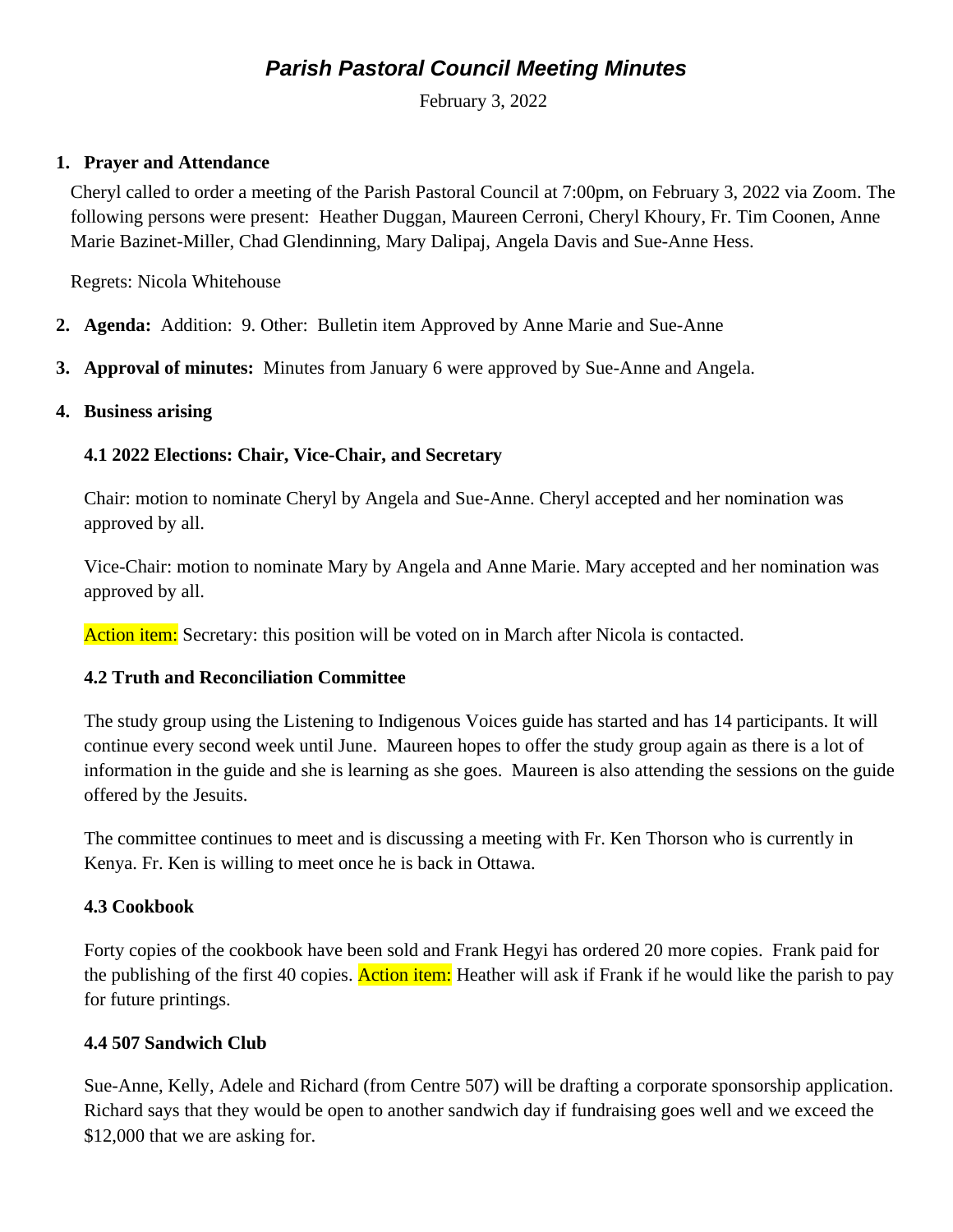Because we are one charity volunteering for another charity, the applications for grants are a little more difficult to fill out. Things need to be formalized before we apply for some grants.

St. Margaret Mary's suppers were funded by Bank St. merchants and parishioners. It was decided for now not to seek pre-made sandwiches as this takes away the community aspect of making the sandwiches.

# **4.5 Synod**

The last Synod presentation was given last night by Dr. Cathy Clifford. The committee is now discussing how to do the small sharing circles. A small group training guide was put out by the Archdiocese for the facilitators of the sharing circles. There is always the option to send our report from the sharing circles directly to the Archdiocese and the Vatican. The committee has reached out through the local community newspapers to invite people who do not regularly attend church. The sharing circles will provide the opportunity for self-reflection for the parish and will provide us with feedback.

# **4.6 Pastoral Plan Focus for 2022: how to engage more parishioners**

Heather shared a brochure from the Archdiocese on Evangelization that can be found here: [https://docs.google.com/document/d/1TCUiy9F0-Lhhh3WejXE1e0ZceRVbEplIXX3-](https://docs.google.com/document/d/1TCUiy9F0-Lhhh3WejXE1e0ZceRVbEplIXX3-3QlMrDo/edit?usp=sharing) [3QlMrDo/edit?usp=sharing](https://docs.google.com/document/d/1TCUiy9F0-Lhhh3WejXE1e0ZceRVbEplIXX3-3QlMrDo/edit?usp=sharing)

Our new committees, Synod committee and the Truth and Reconciliation Committee, are helping to reach more parishioners.

Our Pastoral Care Team continues to reach out to our older parishioners with visits, greeting cards, and delivery of our Epistle newsletter. This outreach should continue to those who cannot attend Mass.

The children of the parish are missing the Sunday Children's Liturgy group which will resume once we are able along with our Advent and Lenten Fairs. They are not as comfortable participating during the Zoom Sunday Liturgy with so many adults in attendance.

Suggestions of activities: Afternoon skate on the canal, decorate outside for Easter, Children's Liturgy via Zoom every other Sunday, outdoor activities for families, finding new and better ways to reach out to the children.

Action item: Reach out to newly confirmed to bring them into the Synod process.

Youth group will resume once a month when we are allowed to gather. Mary Dalipaj has offered to help with youth group.

National Catholic Reporter article on not abandoning Online Mass: <https://www.ncronline.org/news/people/quitting-online-church-abandoning-one-99>

The Immaculata chaplain, Leanne Davis, has been collaborating with Tim on the Synod process with the students at Immaculata.

**4.7 Ice and Falling Snow Signs**: the signs have been installed.